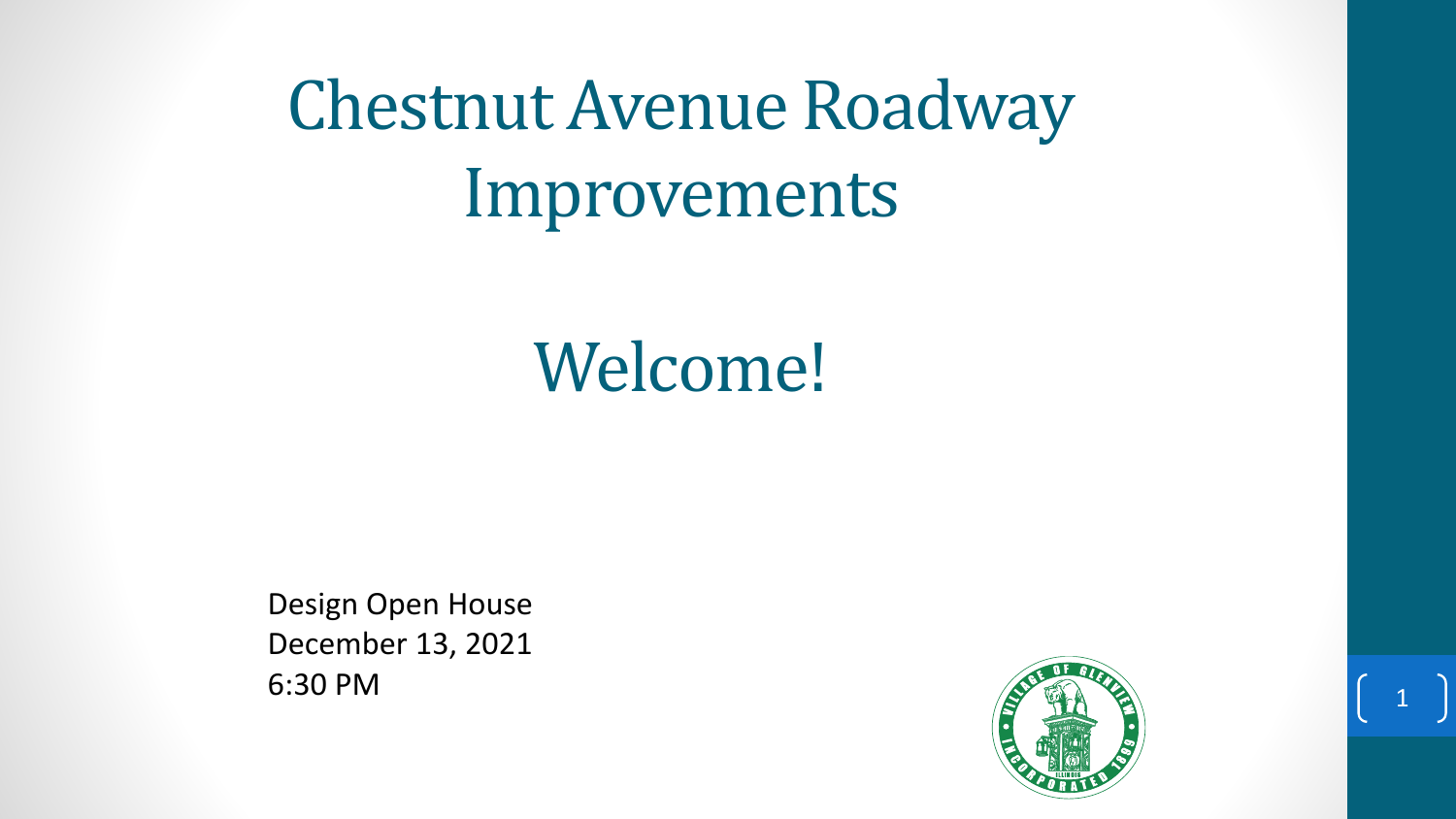### Project Location and Limits

- Chestnut Avenue: From Lehigh Avenue to Waukegan Road
- All work to be completed within the public right-of-way
- Construction Year: 2022
- Project funded 70-80% by grant funding

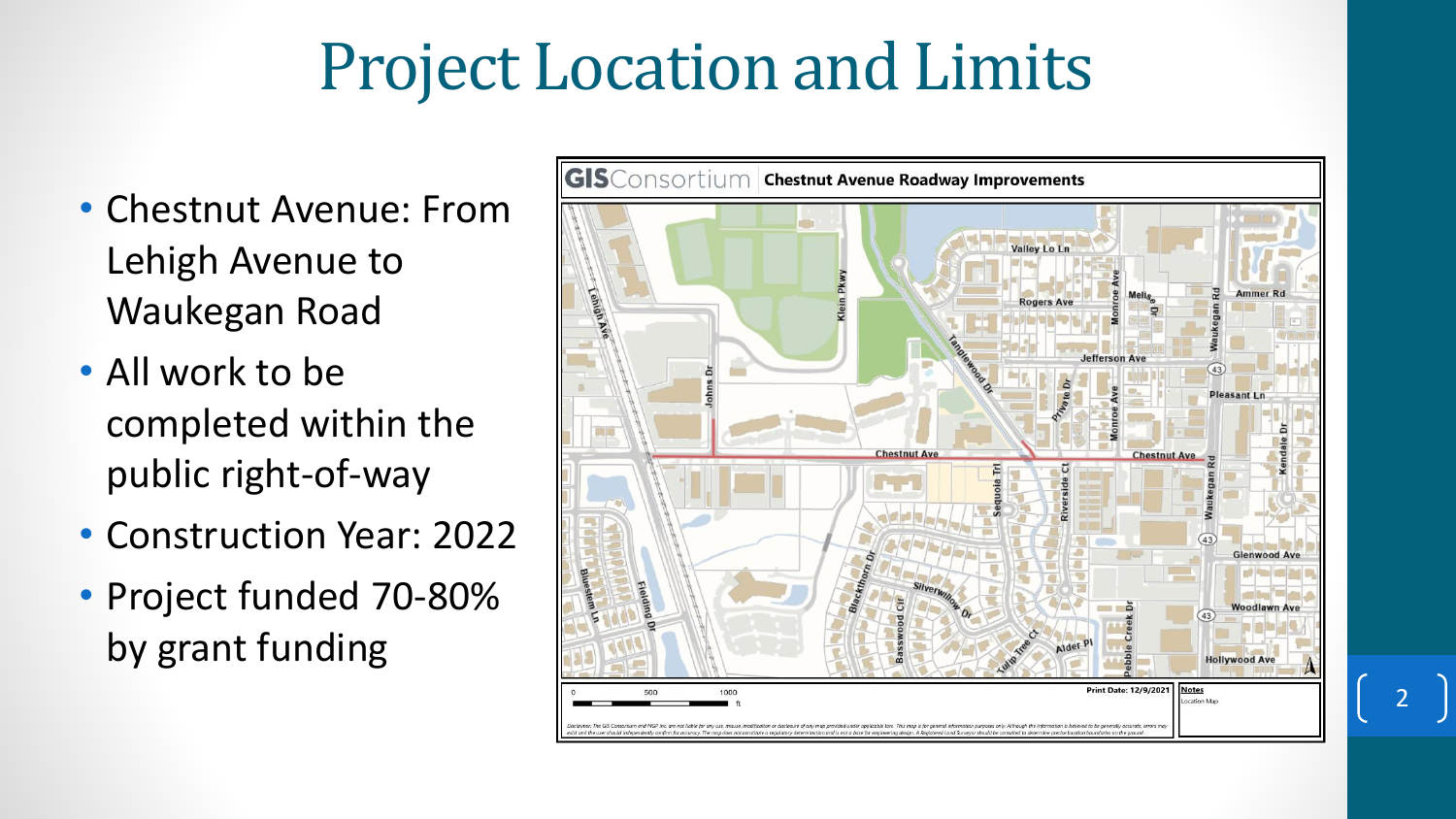## Scope of Work and Benefit to Residents

- **Roadway widening –** increase from two lanes to two lanes with a middle turn lane and green median to improve traffic flow
- New **multi-use path** (north side) to improve pedestrian safety
- Increased **storm storage capacity**
- Installation of new **street lighting**
- Replace **concrete curb and gutter** and **resurface asphalt pavement**
- **Driveway apron** replacement (in-kind)
- **Parkway restoration** with sod and tree removal/planting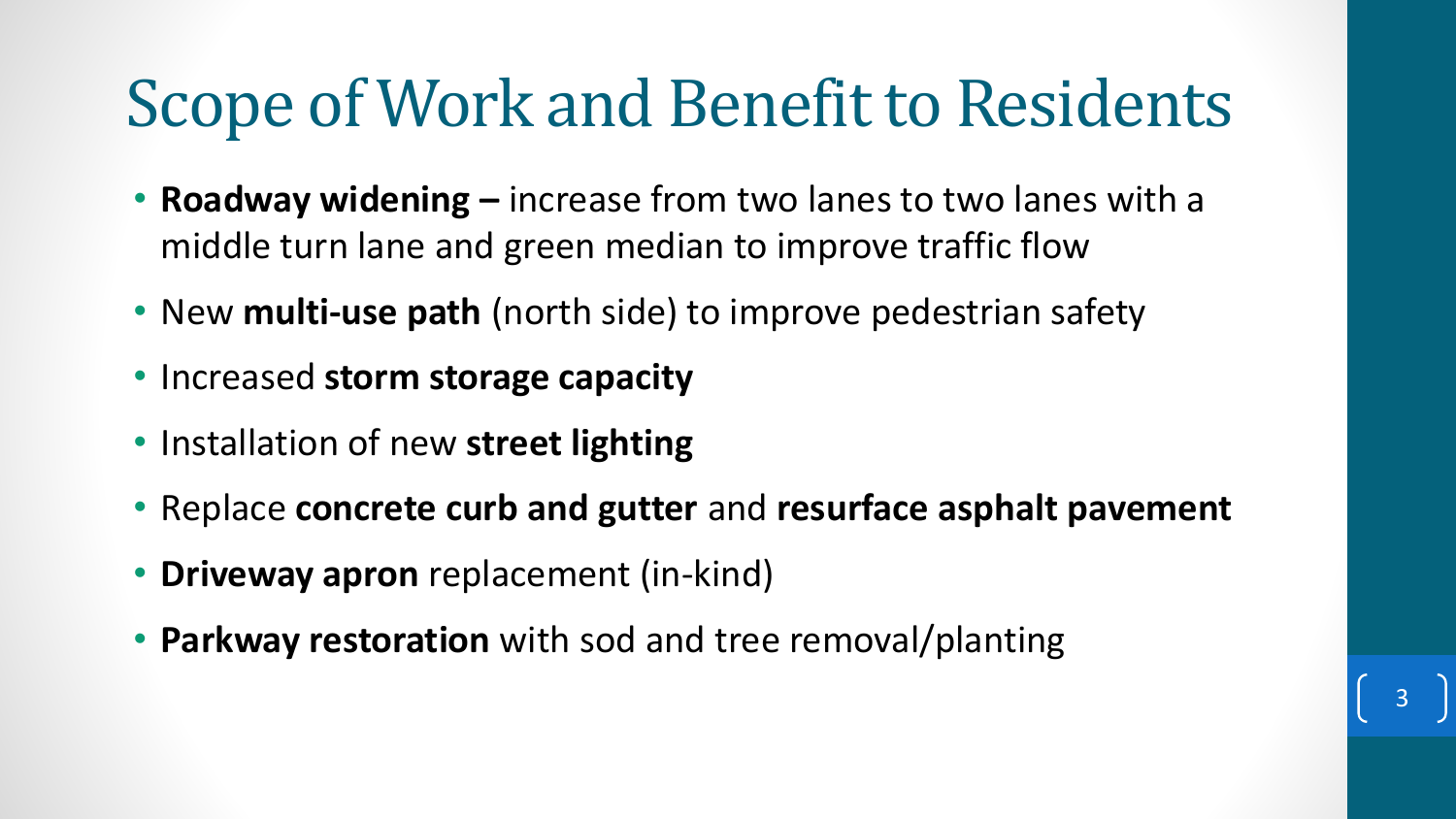### Proposed Plans



Landscaped Median

Area of Pavement Widening

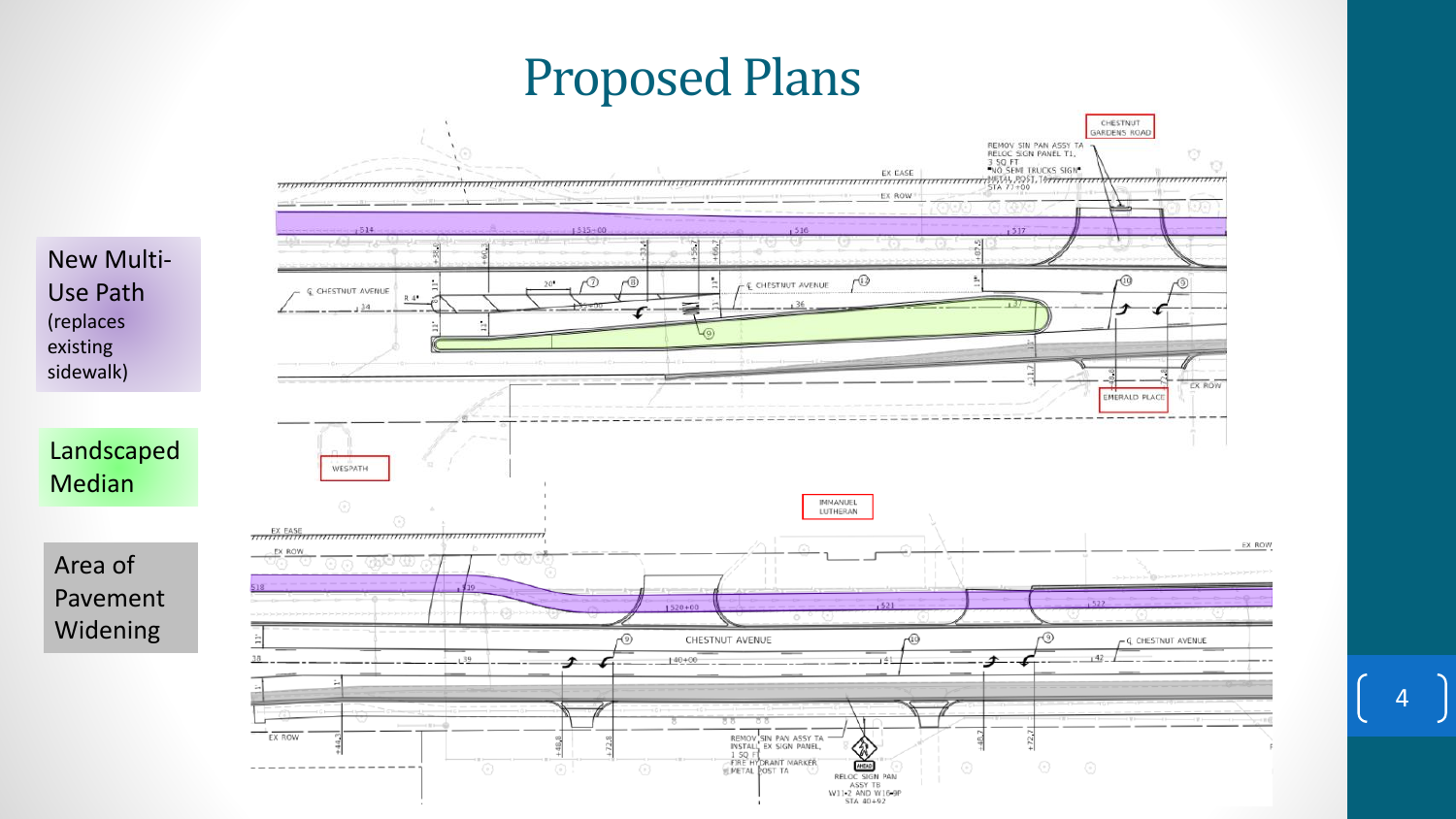### Proposed Tanglewood Drive Road Realignment

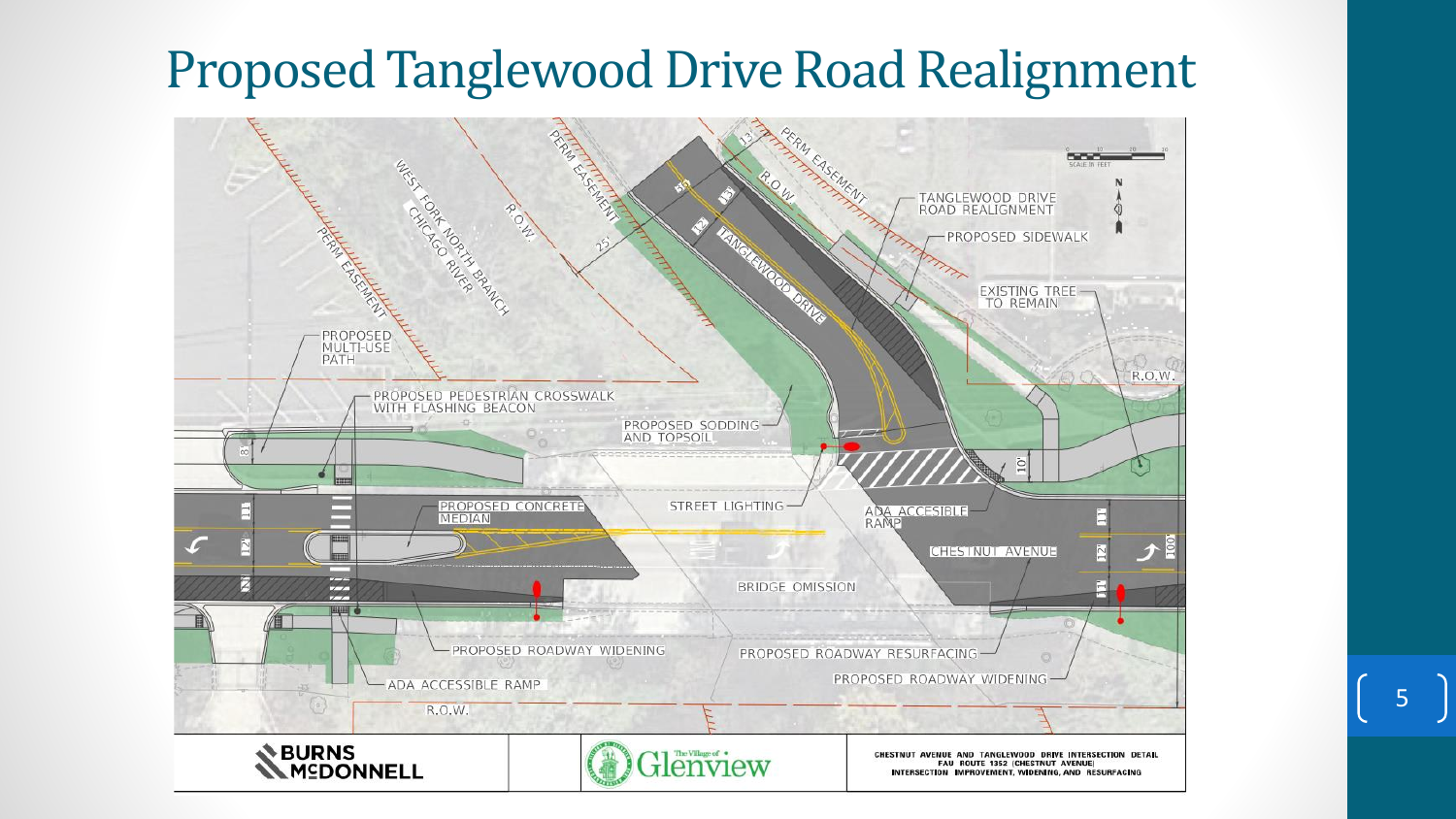### Construction Staging

#### STAGE 1 – South Side Construction activity to take place on the south side of Chestnut Avenue. Traffic shifted to the north side of Chestnut Avenue.

STAGE 2 – Middle Section Shift eastbound traffic to newly installed pavement on the south side of Chestnut Avenue. Construction activity to take place in the middle of Chestnut Avenue.

STAGE 3 – North Side Shift traffic to south side of Chestnut Avenue. Construction activity to take place on the north side of Chestnut Avenue.

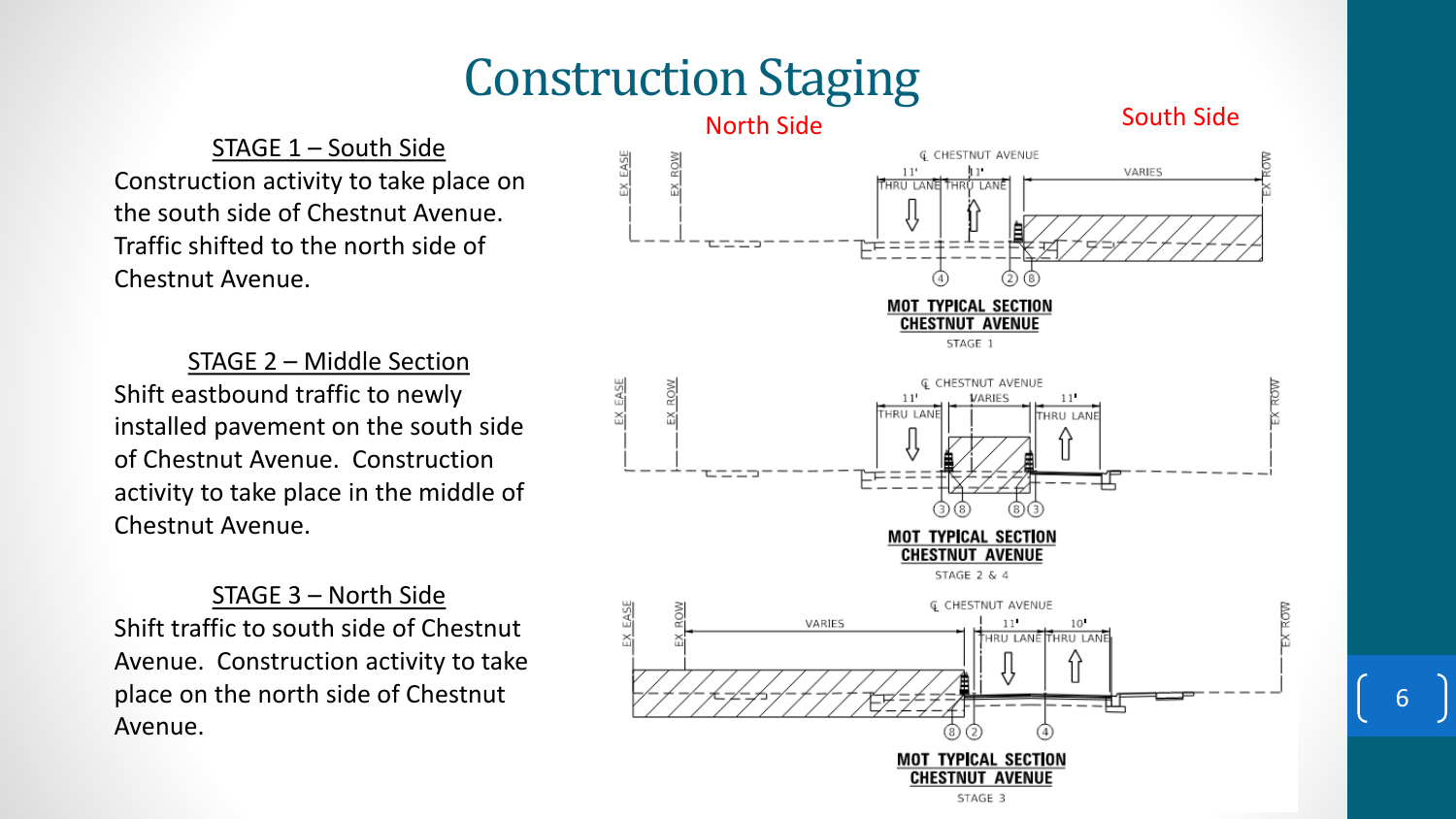### Tentative Schedule and Next Steps

| <b>Dates</b>       | <b>Steps</b>                                                  |
|--------------------|---------------------------------------------------------------|
| December 13, 2021  | Open House Meeting: Residents view plans and provide feedback |
| Winter 2021/2022   | <b>Finalize Design Plans and Bidding Process</b>              |
| Spring/Summer 2022 | <b>Contract Award</b>                                         |
| Summer 2022        | <b>Pre-construction Resident Meeting</b>                      |
| Summer 2022        | <b>Anticipated Start of Project</b>                           |
| Fall/Winter 2022   | <b>Anticipated Completion Date</b>                            |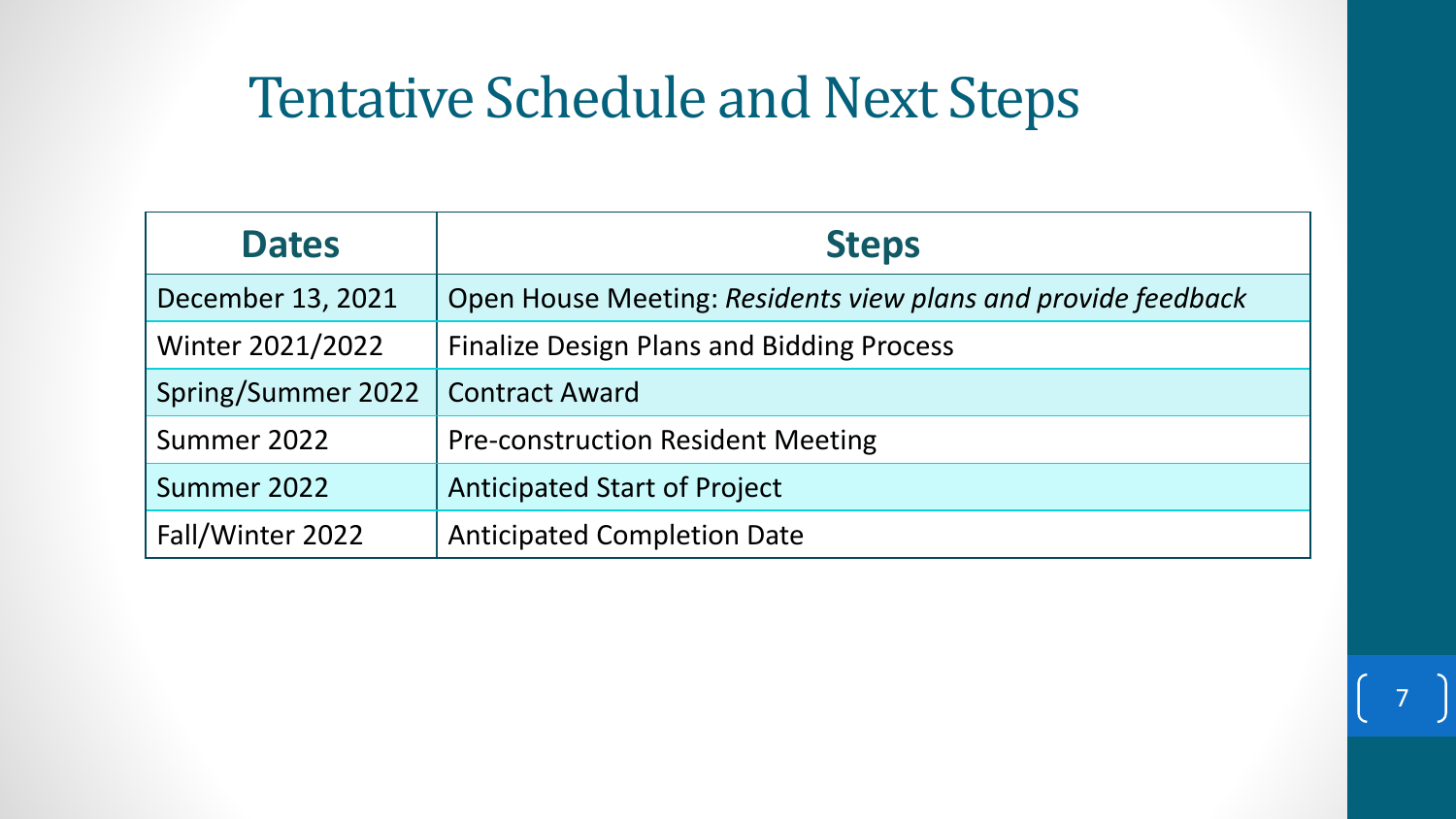## Resident FAQ's

If my driveway is damaged, will it be fixed or replaced?

• Sections of private driveways in public right-of-way will be replaced if damaged during construction with the exception of edging materials and brick paver driveways. Reimbursement available for reinstallation of brick pavers equal to the cost of driveway replacement.

#### Will my driveway be closed during construction?

• Private drives will be accessible the majority of the time during construction. If your driveway needs to be closed, notice will be provided to allow adequate time to make arrangements.

#### Will the parkway be restored after construction is completed?

• Parkway areas disturbed by construction will be restored with sod during the last stage of construction. Please note that residents are responsible for the removal of private items located within parkway such as landscaping features, fencing, boulders, sprinklers, planters, etc. These items will not be replaced if damaged.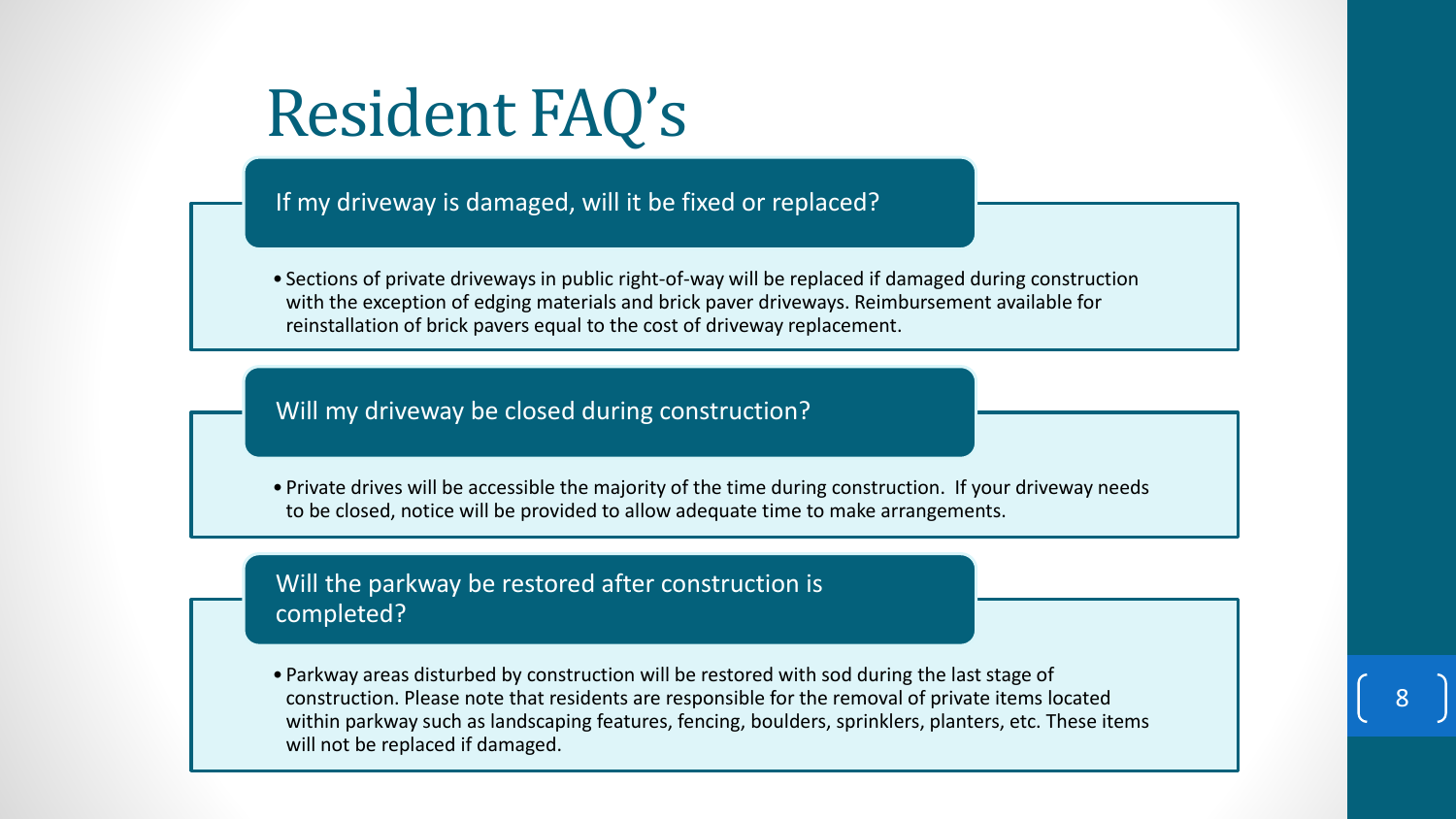## Project Updates

• Project Website Information and updates available at:

<https://www.glenview.il.us/Pages/ChestnutAve.aspx>

• Sign up to receive weekly updates at the link listed above

| Find all project updates here.                   |                                                                                                                                         |
|--------------------------------------------------|-----------------------------------------------------------------------------------------------------------------------------------------|
| updates on this project when they are available. | To sign up for future notifications on this project, fill out the form below. We will email                                             |
| <b>First Name</b>                                |                                                                                                                                         |
| Last Name                                        |                                                                                                                                         |
| <b>Fmail Address</b>                             |                                                                                                                                         |
| Confirm Email Address                            |                                                                                                                                         |
| <b>Street Number</b>                             |                                                                                                                                         |
| <b>Street Name</b>                               |                                                                                                                                         |
| Phone number                                     |                                                                                                                                         |
|                                                  | <b>Submit</b>                                                                                                                           |
| was submitted                                    | Please click the submit button once. Submission time is based on<br>connection speed. This form will update to confirm your information |

• Keep your eyes open for hand-delivered letters and door hangers throughout the project <sup>9</sup>